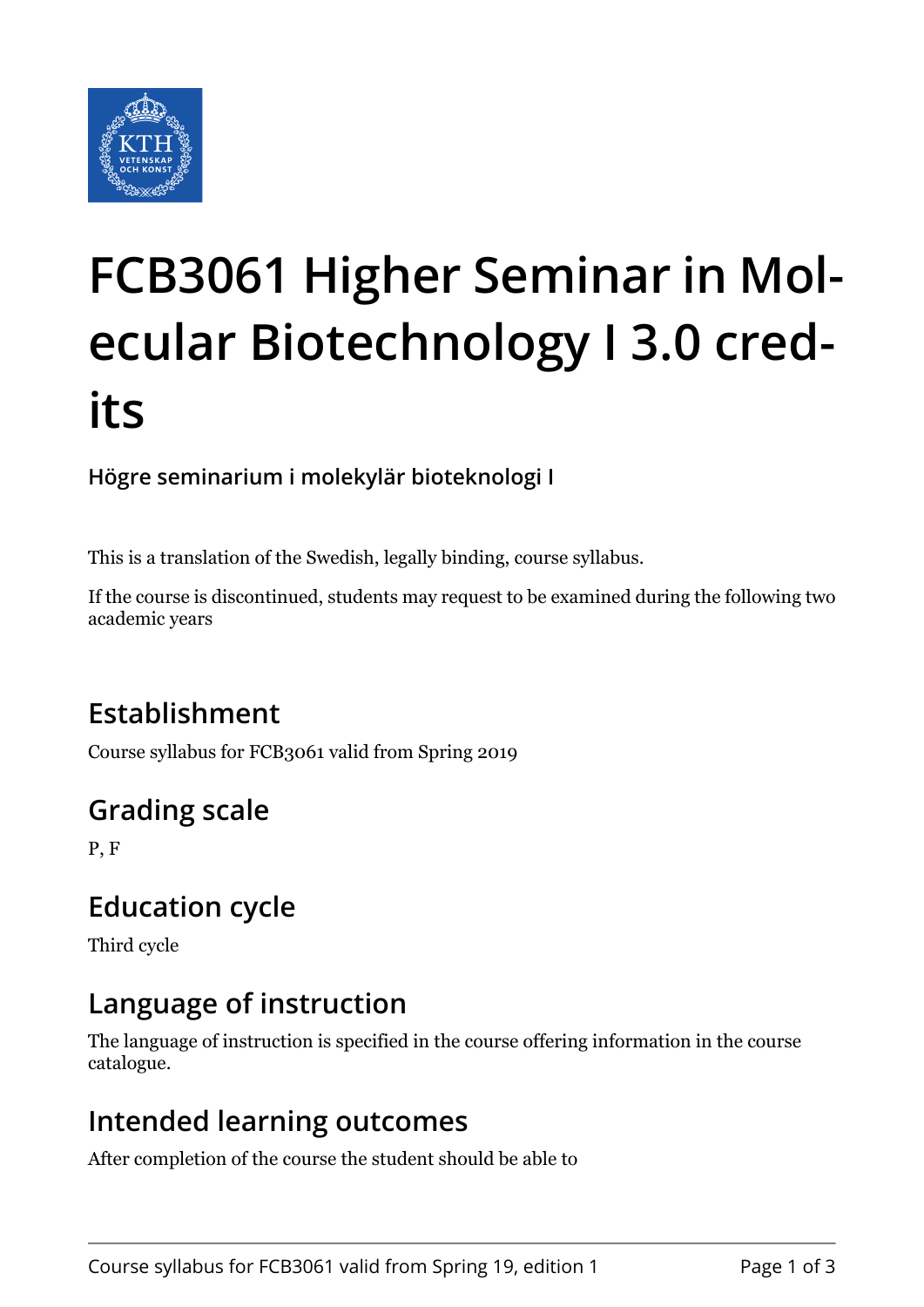- demonstrate both broad and specialized knowledge in the overall subject area of biotechnology with emphasis on molecular biotechnology
- demonstrate the ability to present pedagogically, critically examine and discuss their own and others' scientific work in the subject of biotechnology with emphasis on research in molecular biotechnology
- demonstrate the ability to give and receive constructive feedback forfurther development of own and others' scientific abilities and general skills
- demonstrate the ability to acquire knowledge of academic authorship and the international scientific publishing landscape with relevance to the scientific focus area of the course
- demonstrate the ability to identify, discuss and reflect on ethics and sustainability aspects in the research that is discussed within the framework of the scientific focus area of the course

#### **Course contents**

The course comprises approximately 80 full-time study hours and takes the form of higher seminars where the doctoral students present, interpret, analyze, critically examine and actively discuss their own papers and other relevant research literature within the research field. An important aspect is that the research students receive constructive feedback on their own scientific papers and presentation skills. The course normally extends over an academic year with regular meetings during study-term periods and is the first of four courses in the seminar series. A more detailed description of the course content and structure can be found in the course memo.

## **Specific prerequisites**

Eligible for studies at the third-cycle level.

### **Course literature**

Literature in the form of the students' own scientific papers and published articles are assigned separately for each individual session.

### **Examination**

• DEL1 - Participation, 3.0 credits, grading scale: P, F

Based on recommendation from KTH's coordinator for disabilities, the examiner will decide how to adapt an examination for students with documented disability.

The examiner may apply another examination format when re-examining individual students.

Grading criteria are specified in the course PM.